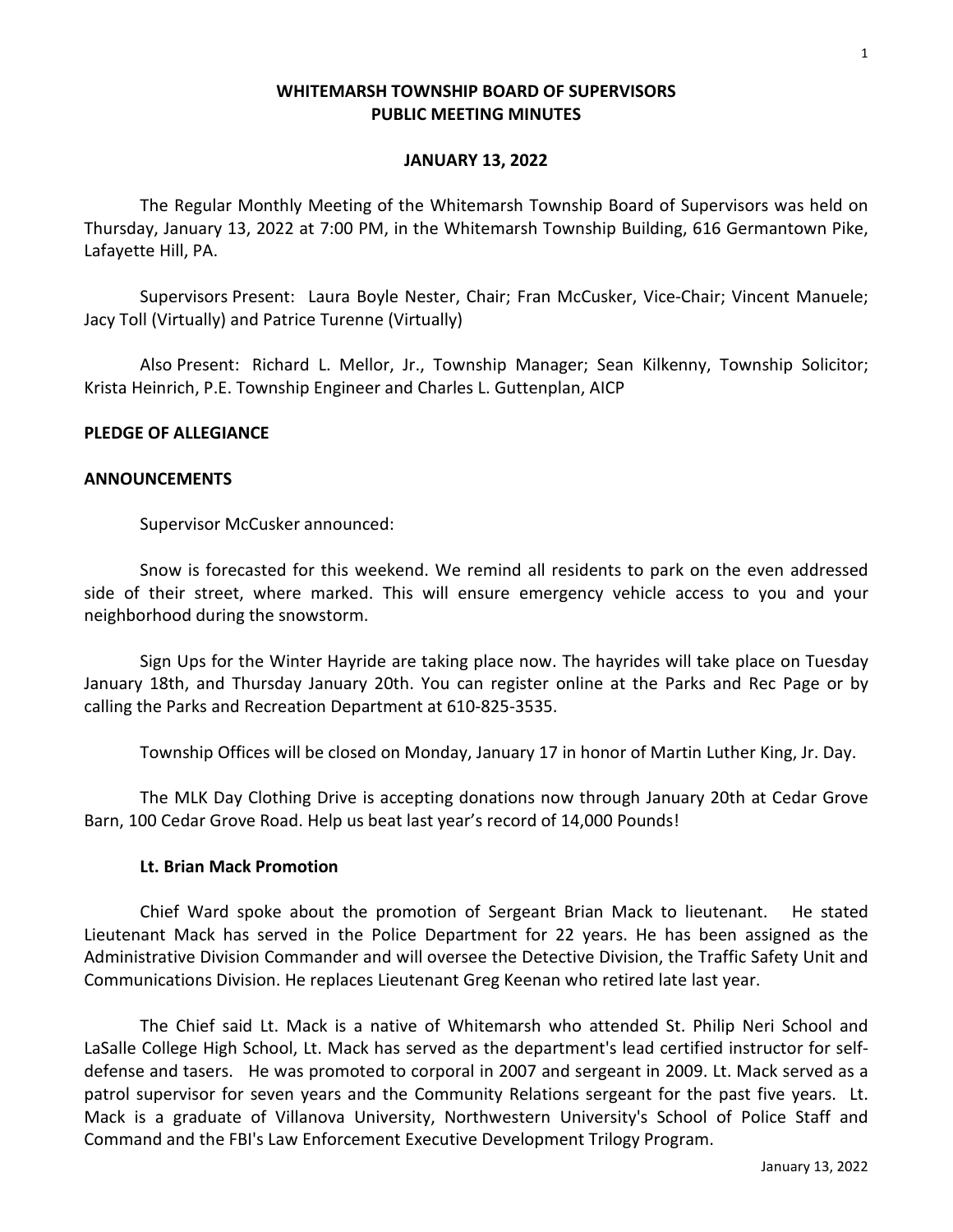The Chief congratulated Lt. Mack on his promotion and wished him well. He introduced Lt. Mack's wife, children and his mother.

Supervisor McCusker said Lt. Mack is a great face of the leadership team. He has done so much for the community. He also thanked Lt. Mack's wife and family for sharing him with the township.

### **MOTIONS**

### **1. Board/Commission Appointment**

Chair Nester introduced Stephen Malloy and stated he attended the Open Space Committee meeting and the Board of the Open Space Committee are in favor of the appointment. Mr. Malloy thanked the Board for the opportunity stating he is passionate about the opportunity to serve.

On a motion by Supervisors Manuele, seconded by Supervisor McCusker (Vote 5-0) the Board of Supervisors approved the appointment of the Stephen Malloy to the Open Space Committee with a term ending December 31, 2024

### **APPROVAL OF MINUTES**

### **1. December 9, 2021 and January 3, 2022**

On a motion by Supervisor Drossner, seconded by Supervisor McCusker (Vote 5-0) the Board of Supervisors approved the November 4, 2021 meeting minutes.

## **PUBLIC HEARINGS**

### **BOARD PUBLIC DISCUSSION ITEMS**

# **1. SLD #11-21; Creeks Edge Project, LLC/548 S. Bethlehem Pike, Conditional Preliminary/Final Plan/Minor Subdivision and Land Development/Lot Consolidation**

Mr. Guttenplan explained SLD #11-21, is an application of Creeks Edge Project, LLC, minor subdivision and land development for a live/work unit at 548 S. Bethlehem Pike. The property is south of the Turnpike, abutting the Wissahickon Creek with significant floodplain presence. The applicant is proposing a live/work unit on the property; the 'work' portion is for an artisan woodworking studio making commissioned furniture and guitar repairs. One of the principals will be living in the dwelling portion. A home in dilapidated condition due to flooding and an old freestanding garage on the property, are proposed to be razed. The new construction is proposed much farther away from the Creek, closer to Bethlehem Pike. As part of this project, the two parcels involved will be combined into one parcel. The Zoning Hearing Board approved relief related to this application in June 2021; relief was required from the Floodplain and Riparian Corridor Conservation Overlay Districts and from certain aspects of the VC Village Commercial District (the site is in the VC-2 District). A live/work unit is a permitted use in the Village Commercial District. He stated the Planning Commission reviewed this project at its December 14, 2021 meeting. After a thorough discussion of the project, including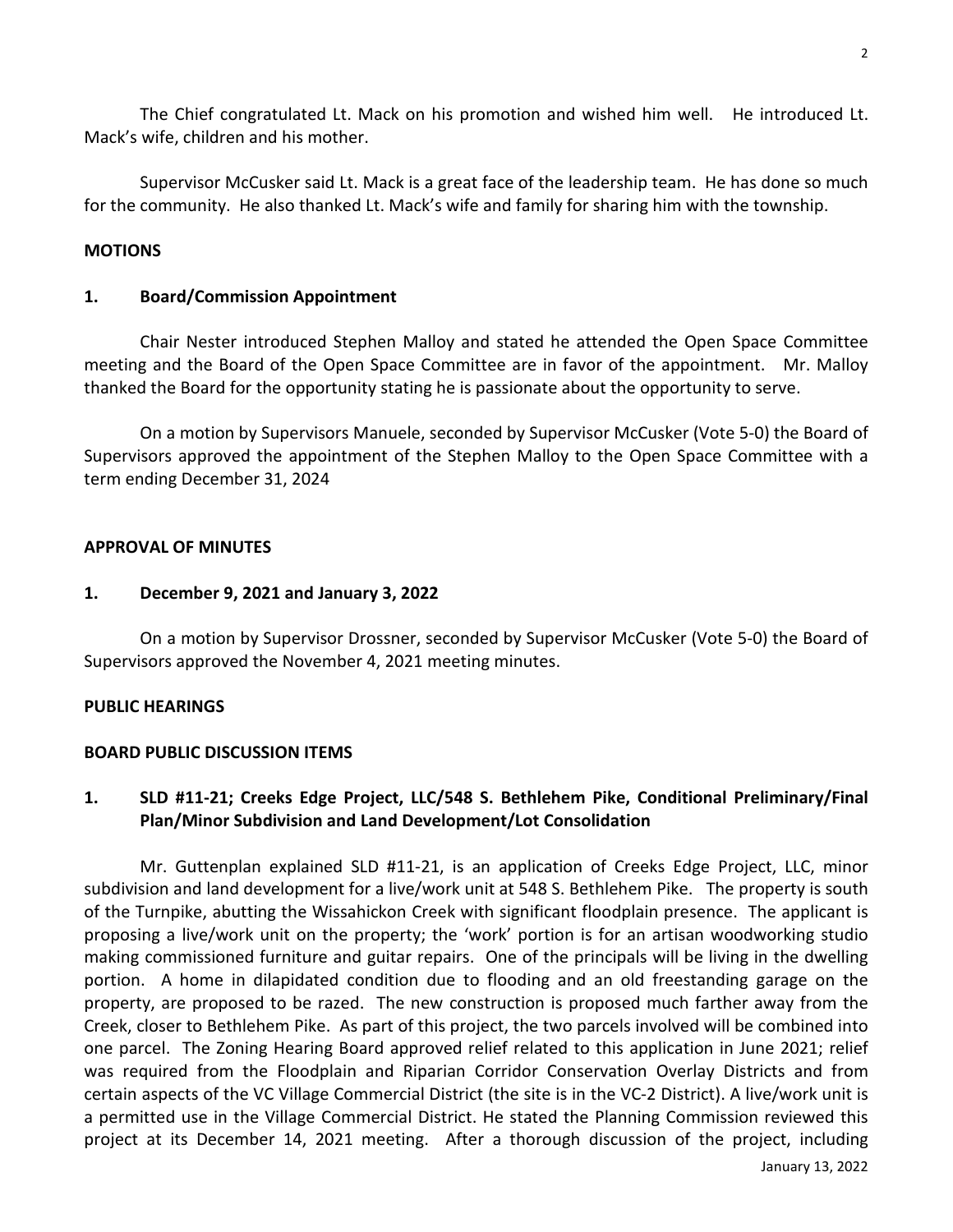discussion about the waivers requested, how certain floodplain issues are being addressed, and some landscaping concerns, the Planning Commission unanimously passed two motions. The first was to recommend approval of the twelve waivers requested. The second was to recommend approval of the preliminary/final plan subject to compliance with review letters and that the applicant consult with the Township Arborist with respect to some landscape comments included in the County Planning Commission review letter.

Kevin Pellegrino of Land End Design explained the project; the existing house and garage will be removed and a raised building with the  $1<sup>st</sup>$  floor as a business and the  $2<sup>nd</sup>$  floor as the living floor.

Mr. Kilkenny asked Mr. Guttenplan and Ms. Heinrich if they had any issues with the twelve waivers. Mr. Guttenplan stated the Planning Commission gave their approval and Ms. Heinrich stated she had no issues. Supervisor Manuele asked if the Planning Commission apply any condition and Mr. Guttenplan said they are to comply with the review letter.

## **RESOLUTIONS**

# **1. SLD #11-21; Creeks Edge Project, LLC/548 S. Bethlehem Pike, Conditional Preliminary/Final Plan/Minor Subdivision and Land Development/Lot Consolidation**

On a motion by Supervisor Manuele, seconded by Supervisor McCusker (Vote (5-0) the Board of Supervisors adopted **Resolution #2202-05** granting Conditional Preliminary/Final Plan approval for SLD #11-21; Creeks Edge Project, LLC/548 S. Bethlehem Pike, Minor Subdivision and Land Development/Lot Consolidation for a new 3,160 sq. ft. Live/Work Building.

## **CONSIDER ACTION ITEMS**

**Ordinances NONE**

## **Resolutions (continued)**

# **2. Sewer Planning Module - SLD #05-14; 901 Washington Partners, LP/901 Washington Street**

Mr. Mellor explained is the sanitary sewer for 901 Washington Street. He explained approval of the module is a Department of Environmental Protection (DEP) requirement and it has been approved by the Whitemarsh Township Authority.

On a motion by Supervisor Manuele, seconded by Supervisor McCusker (Vote (5-0) the Board of Supervisors adopted **Resolution #2202-06** authorizing submission of a Sewer Planning Module for SLD #05-14; 901 Washington Partners, LP/901 Washington Street.

## **3. Restatement of Qualified Retirement Plan - Non-union Retirement Plan – Nationwide**

Mr. Mellor explained Whitemarsh Township's non-uniformed employee retirement plan has been with Nationwide since 2020. Nationwide is requiring the annual re-approval of the summary plan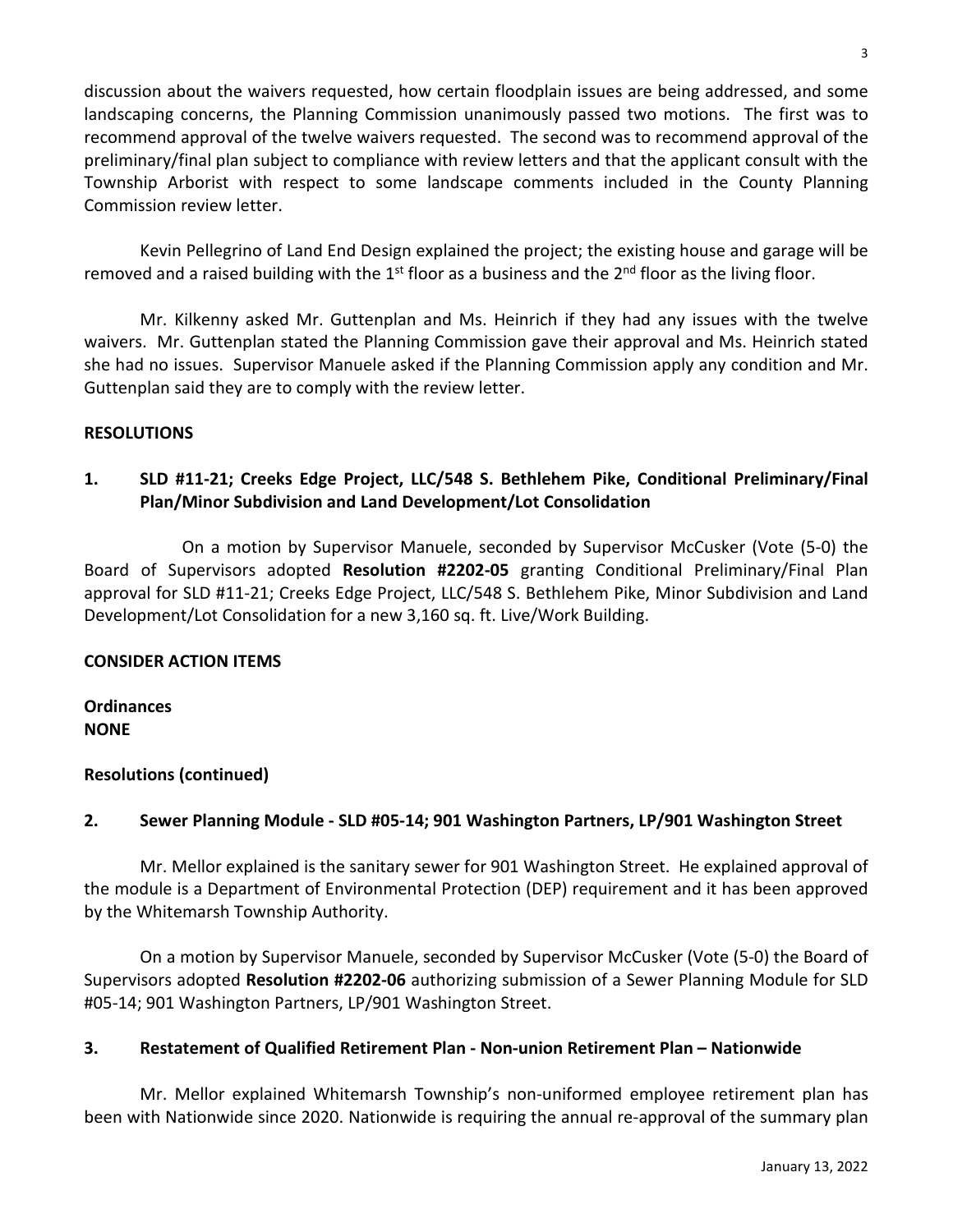description for the Township's 401(a) plan. It outlines the plan requirements and that as the Township Manager, act as the administrator for the plan on behalf of the Township.

On a motion by Supervisor Manuele, seconded by Supervisor McCusker (Vote (5-0) the Board of Supervisors adopted **Resolution #2202-07** authorizing the Restatement of Qualified Retirement Plan for the non-uniformed employees Retirement Plan with Nationwide.

### **MOTIONS (continued)**

# **2.. Emergency Services Funding Request from Fire Budget - Purchase of Radio's Operating on the Township Radio System**

Mr. Mellor explained the Emergency Services Board at their December 2021 meeting recommended that the Board of Supervisors disburse the 2020 Fire Fund Balance of \$25,705.39 to purchase radios operating on the township radio system. Spring Mill Fire Company, Barren Hill Volunteer Fire Company, and Whitemarsh Community Ambulance Association are purchasing mobile and portable radios for a total of \$37,010.84 with the rest of the funding coming from the Fireman's Relief Association of Whitemarsh. The funds are requested to be disbursed to the Fireman's Relief Association of Whitemarsh which is handling the radio purchase.

On a motion by Supervisor McCusker, seconded by Supervisor Manuele (Vote (5-0) the Board of Supervisors authorized the purchase of radios from the fire budget fund balance in the amount of \$25,705.39 to allow the Emergency Services additional radios that operate on the Township system.

### **3. Escrow Release #8 - Whitemarsh Knolls, LLC/Germantown Pike**

On a motion by Supervisor Manuele, seconded by Supervisor McCusker (Vote (5-0) the Board of Supervisors authorizes escrow release #8 for Whitemarsh Knolls, LLC/Germantown Pike in the amount of \$181,641.84.

### **4. December 2021 Expenditures and Payroll and Pension Plan Paid Costs**

On a motion by Supervisor Manuele, seconded by Supervisor McCusker (Vote (5-0) the Board of Supervisors approved expenditures totaling \$4,580,260.72; and payroll totaling \$727,814.12 and pension paid costs totaling \$12,358.14 for December 2021.

### **PUBLIC COMMENT PERIOD**

### **BOARD MEMBER COMMENTS**

### **EXECUTIVE SESSION**

Chair Nester announced the Board of Supervisors held an Executive Session on prior to the meeting to discuss personnel.